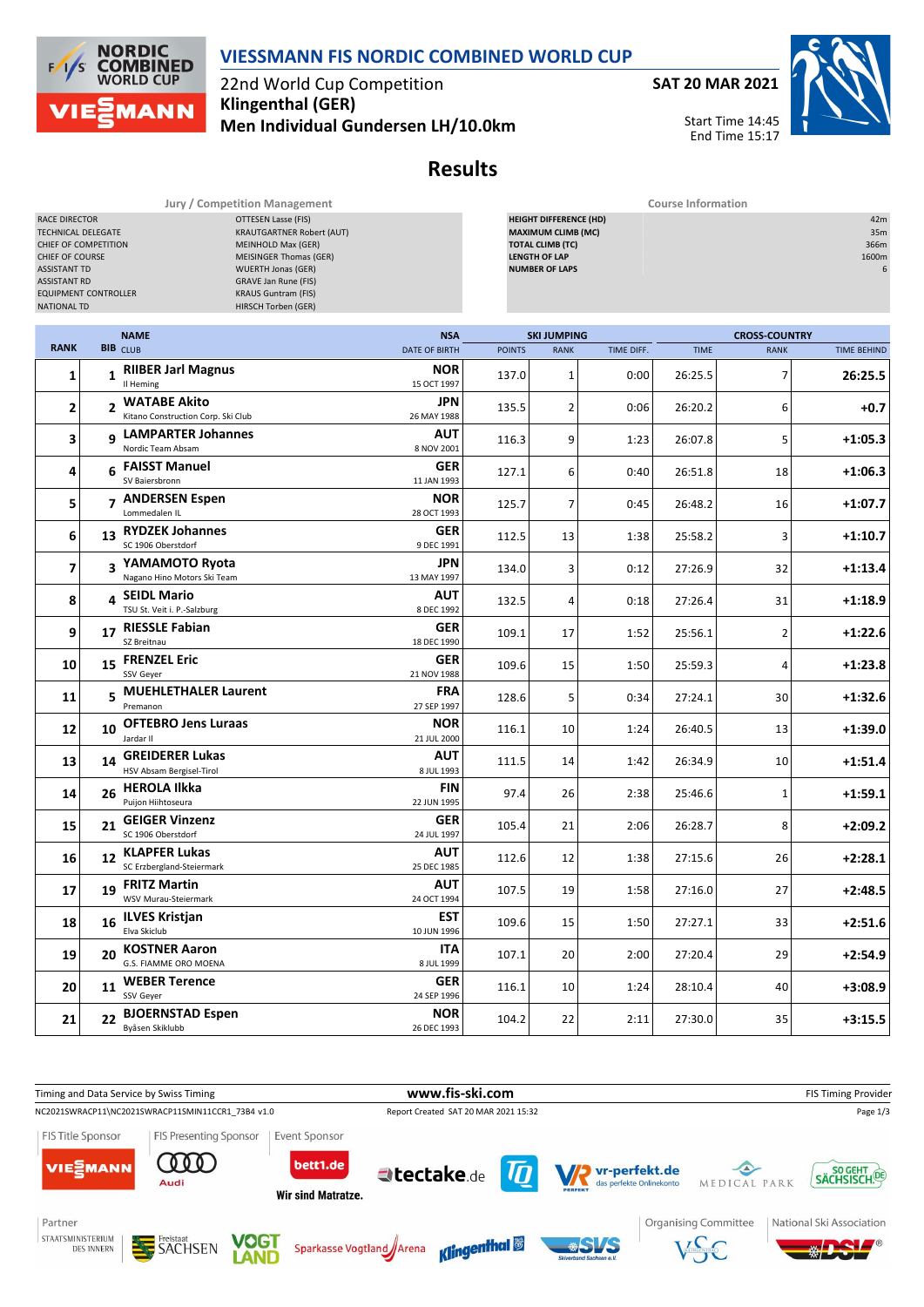### **VIESSMANN FIS NORDIC COMBINED WORLD CUP**



22nd World Cup Competition **Klingenthal (GER) Men Individual Gundersen LH/10.0km**





Start Time 14:45 End Time 15:17

# **Results**

|             |    | <b>NAME</b>                                                   | <b>NSA</b>                |               | <b>SKI JUMPING</b> |            |             | <b>CROSS-COUNTRY</b> |                    |
|-------------|----|---------------------------------------------------------------|---------------------------|---------------|--------------------|------------|-------------|----------------------|--------------------|
| <b>RANK</b> |    | <b>BIB</b> CLUB                                               | <b>DATE OF BIRTH</b>      | <b>POINTS</b> | <b>RANK</b>        | TIME DIFF. | <b>TIME</b> | <b>RANK</b>          | <b>TIME BEHIND</b> |
| 22          | 32 | <b>COSTA Samuel</b><br>G.S. FIAMME ORO MOENA                  | ITA<br>30 NOV 1992        | 90.2          | 32                 | 3:07       | 26:35.6     | 11                   | $+3:17.1$          |
| 23          | 23 | <b>SCHMID Julian</b><br>Sc Oberstdorf                         | GER<br>1 SEP 1999         | 102.9         | 23                 | 2:16       | 27:27.2     | 34                   | $+3:17.7$          |
| 24          | 25 | <b>MACH David</b><br><b>Tsv Buchenberg</b>                    | GER<br>14 MAY 2000        | 100.5         | 25                 | 2:26       | 27:18.4     | 28                   | $+3:18.9$          |
| 25          | 18 | <b>NAGAI Hideaki</b><br>Gifu Hino Motors Ski Team             | JPN<br>5 SEP 1983         | 108.1         | 18                 | 1:56       | 27:52.8     | 39                   | $+3:23.3$          |
| 26          | 28 | <b>JOEBSTL Thomas</b><br>SG Klagenfurt-Kaernten               | <b>AUT</b><br>22 SEP 1995 | 96.5          | 28                 | 2:42       | 27:15.1     | 25                   | $+3:31.6$          |
| 27          | 35 | <b>PORTYK Tomas</b><br>LSK Lomnice nad Popelkou               | <b>CZE</b><br>6 APR 1996  | 86.7          | 35                 | 3:21       | 26:38.8     | 12                   | $+3:34.3$          |
| 28          |    | 33 MUTRU Leevi<br>Lahti SC                                    | FIN<br>16 MAY 1995        | 88.6          | 33                 | 3:14       | 26:45.9     | 14                   | $+3:34.4$          |
| 29          | 24 | <b>WATABE Yoshito</b><br>Kitano Construction Corp. Ski Club   | JPN<br>4 OCT 1991         | 101.6         | 24                 | 2:22       | 27:38.0     | 37                   | $+3:34.5$          |
| 30          | 37 | <b>GRAABAK Joergen</b><br>Byåsen IL                           | NOR<br>26 APR 1991        | 83.4          | 37                 | 3:34       | 26:30.8     | 9                    | $*** +3:39.3$      |
| 31          | 34 | <b>BAUD Matteo</b><br>Olympic Mont d Or                       | <b>FRA</b><br>26 JUN 2002 | 87.7          | 34                 | 3:17       | 27:04.6     | 22                   | $+3:56.1$          |
| 32          | 30 | KIMURA Kodai<br>Chuo Univ.                                    | JPN<br>6 JUN 2001         | 94.2          | 30                 | 2:51       | 27:44.3     | 38                   | $+4:09.8$          |
| 33          | 43 | <b>FLETCHER Taylor</b><br>Steamboat Springs Winter Sports Clu | <b>USA</b><br>11 MAY 1990 | 75.1          | 43                 | 4:08       | 26:47.6     | 15                   | $*** +4:30.1$      |
| 34          | 36 | <b>PAZOUT Ondrej</b><br>ASO Dukla Liberec                     | <b>CZE</b><br>1 JUL 1998  | 83.8          | 36                 | 3:33       | 27:34.2     | 36                   | $*** +4:41.7$      |
| 35          | 42 | <b>HAHN Martin</b><br><b>VSC Klingenthal</b>                  | GER<br>6 MAY 1997         | 76.7          | 42                 | 4:01       | 27:10.6     | 24                   | ** +4:46.1         |
| 36          | 44 | <b>THANNHEIMER Wendelin</b><br>Sc Oberstdorf                  | GER<br>25 NOV 1999        | 73.8          | 44                 | 4:13       | 27:10.2     | 23                   | $*** +4:57.7$      |
| 37          | 8  | <b>HEINIS Marco</b><br>Olympic Mont d or                      | <b>FRA</b><br>14 APR 2003 | 117.5         | 8                  | 1:18       | 30:07.7     | 41                   | $+5:00.2$          |
| 38          | 45 | <b>OFTEBRO Einar Luraas</b><br>Jardar II                      | <b>NOR</b><br>6 AUG 1998  | 66.8          | 45                 | 4:41       | 26:55.9     | 20                   | $*** +5:11.4$      |
| 39          | 47 | <b>ORTER Philipp</b><br>SV Villach-Kaernten                   | <b>AUT</b><br>16 FEB 1994 | 58.0          | 47                 | 5:16       | 26:49.1     | 17                   | ** +5:39.6         |
| 40          | 48 | <b>KARHUMAA Wille</b><br>Ounasvaaran Hiihtoseura              | FIN<br>7 JUN 2000         | 56.5          | 48                 | 5:22       | 27:00.9     | 21                   | ** +5:57.4         |
| 41          | 51 | <b>BURAAS Lars</b><br>Hurdal II                               | NOR<br>17 JAN 1995        | 44.9          | 51                 | 6:08       | 26:51.9     | 19                   | $*** + 6:34.4$     |
| 42          |    | 52 BLONDEAU Gael<br>Ski Club mont noir                        | <b>FRA</b><br>28 DEC 2000 | 41.9          | 52                 | 6:20       | LAP         | 42                   |                    |
| 43          | 49 | <b>TYRODE Mael</b><br>S.C les fourgs                          | <b>FRA</b><br>31 JUL 2000 | 54.0          | 49                 | 5:32       | LAP         | 43                   |                    |
| 44          | 50 | <b>VYTRVAL Jan</b><br>ASO Dukla Liberec                       | <b>CZE</b><br>8 MAY 1998  | 52.7          | 50                 | 5:37       | LAP         | 44                   |                    |
| 45          | 39 | <b>VRHOVNIK Vid</b><br>Ssk Velenje                            | <b>SLO</b><br>12 JUL 1999 | 82.0          | 39                 | 3:40       | LAP         | 45                   |                    |
| 46          | 46 | <b>RETTENEGGER Stefan</b><br>TSU St. Veit im Pongau           | AUT<br>3 FEB 2002         | 64.4          | 46                 | 4:50       | LAP         | 46                   |                    |